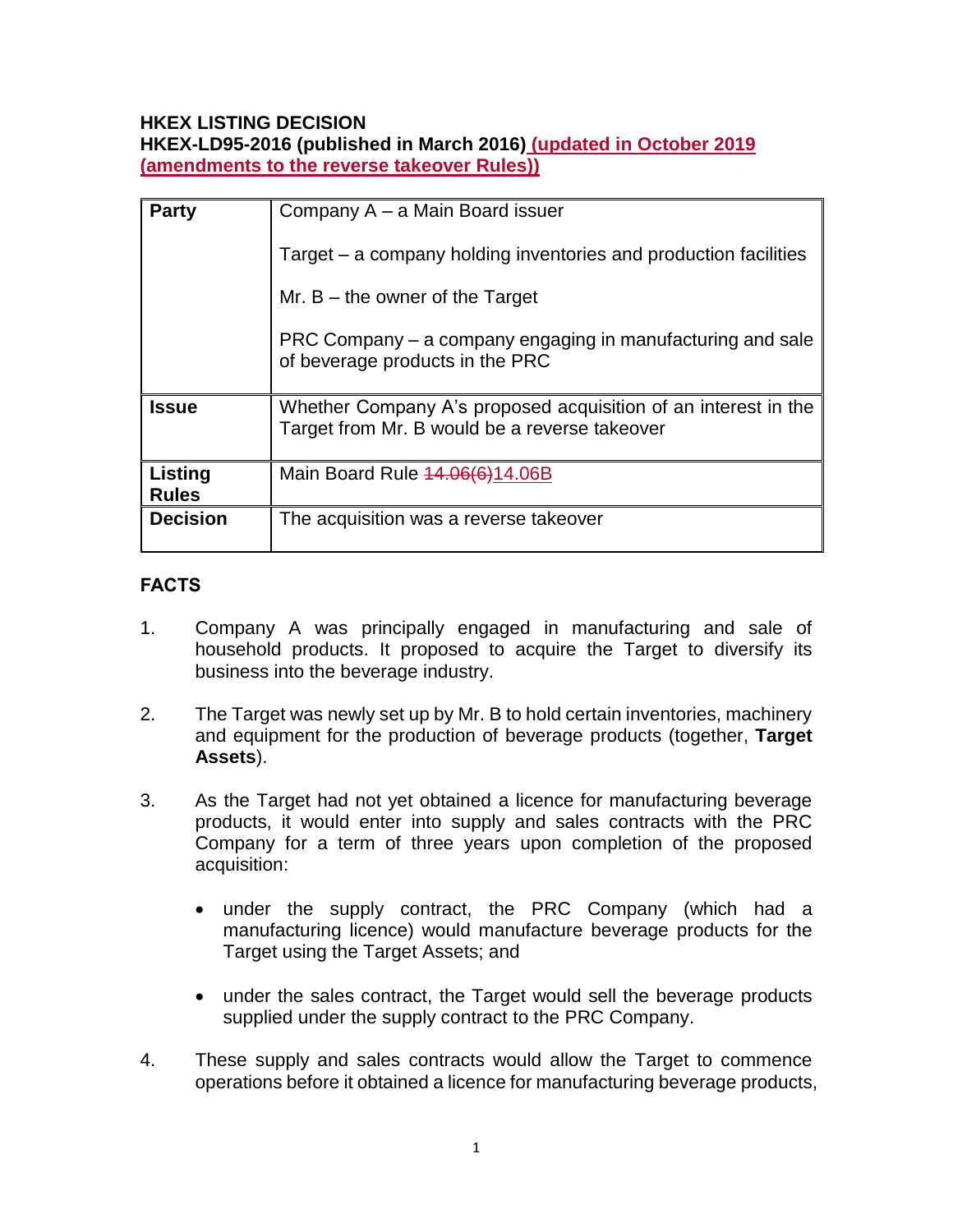and to make use of the PRC Company's distribution channel to sell the products to customers.

- 5. The consideration for the proposed acquisition was determined with reference to a preliminary valuation of the Target Assets. The asset ratio and the consideration ratio for the transaction was about 300% and 200% respectively.
- 6. Company A would satisfy the consideration by issuing new shares (**Consideration Shares**) and convertible bonds (with a conversion restriction that prevented Mr. B from holding a 30% interest or higher) to Mr. B. As a result, Mr. B would become the single largest shareholder (28%) of Company A upon completion of the acquisition. Assuming full conversion of the convertible bonds, Mr. B would be holding about 78% of issued shares as enlarged by the issue of new shares and conversion shares.
- 7. There was a question whether the proposed acquisition would constitute a reverse takeover for Company A.

### **APPLICABLE LISTING RULES**

- 8. Rule 8.04 requires that both the issuer and its business "*must, in the opinion of the Exchange, be suitable for listing*".
- 9. Rule 14.06(6) defines a "reverse takeover" as "*an acquisition or a series of acquisitions of assets by an issuer which, in the opinion of the Exchange, constitutes, or is part of a transaction or arrangement or series of transactions or arrangements which constitute, an attempt to achieve a listing of the assets to be acquired and a means to circumvent the requirements for new applicants set out in Chapter 8 of the Exchange Listing Rules*…". This is a principle based test.
- 10. The Exchange Guidance Letter (HKEX-GL78-14) on reverse takeovers (**RTOs**) explains that Rule 14.06(6) is an anti-avoidance provision designed to prevent circumvention of the new listing requirements. Paragraph 7 of the guidance letter states that:-

*"If a transaction falls outside the bright line tests, the Exchange will apply the principle based test to assess whether the acquisition constitutes an attempt to achieve a listing of the assets to be acquired and a means to circumvent the requirements for new listing. The transaction would be treated as a RTO under the principle based test if the Exchange considers it is an 'extreme' case taking into account the following criteria:* 

*• the size of transaction relative to the size of the issuer;*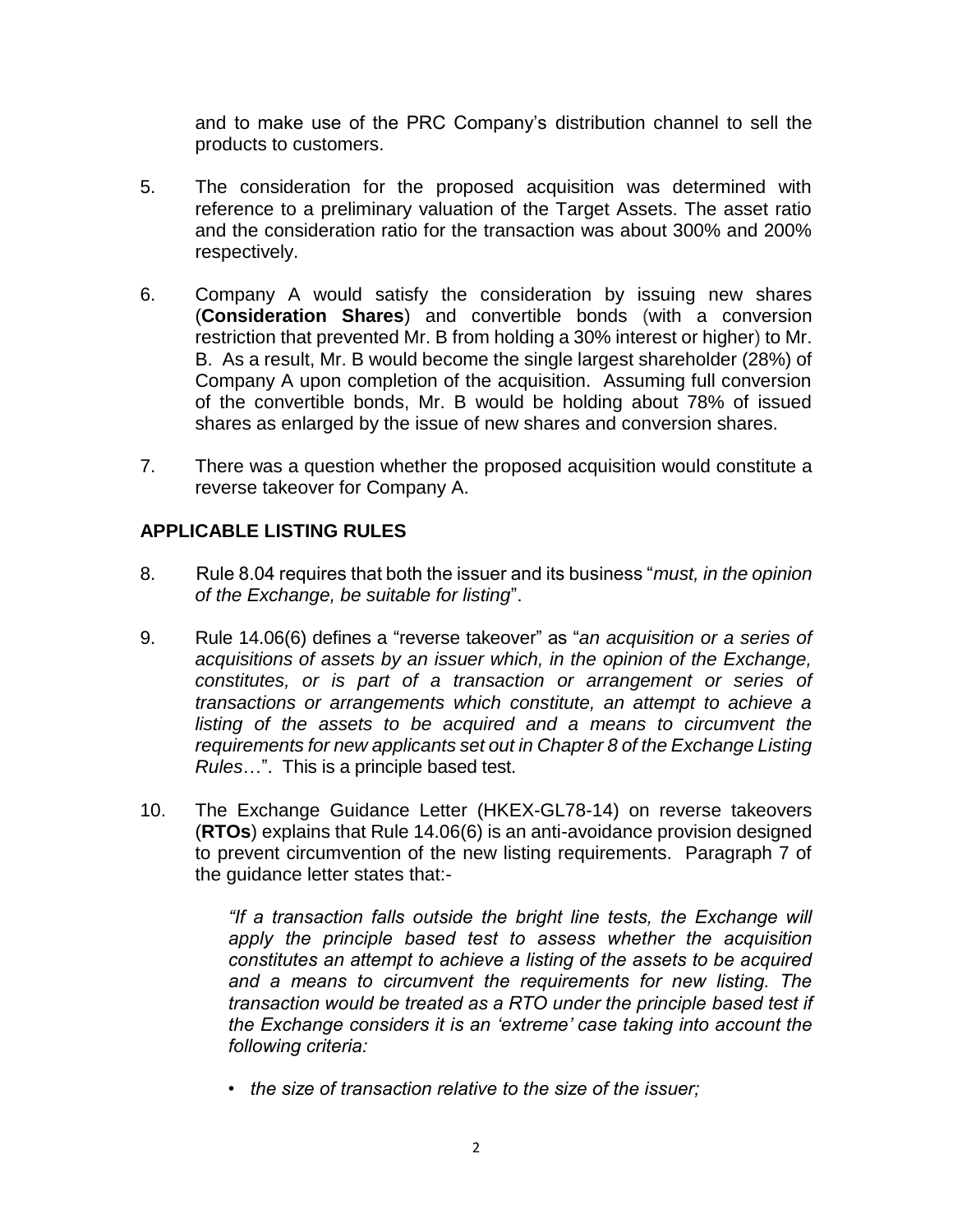- *the quality of the business to be acquired—whether it can meet the trading record requirements for listings, or whether it is unsuitable for listing (e.g. an early stage exploration company);*
- *the nature and scale of the issuer's business before the acquisition (e.g. whether it is a listed shell);*
- *any fundamental change in the issuer's principal business (e.g. the existing business would be discontinued or very immaterial to the enlarged group's operations after the acquisition);*
- *other events and transactions (historical, proposed or intended) which, together with the acquisition, form a series of arrangements to circumvent the RTO Rules (e.g. a disposal of the issuer's original business simultaneously with a very substantial acquisition); and*
- *any issue of Restricted Convertible Securities<sup>1</sup> to the vendor which would provide it with de facto control of the issuer."*

(Rule 14.06(6) (now Rule 14.06B) was amended on 1 October 2019. See Note 1 below.)

## **ANALYSIS**

- 11. While the proposed acquisition fell outside the bright line tests, the Exchange applied the principle based test with reference to the criteria set out in Guidance Letter GL78-14 to assess whether, taking the criteria together, the acquisition would constitute an attempt to achieve a listing of the assets to be acquired and a means to circumvent the new listing requirements.
- 12. The Exchange considered that the proposed acquisition would be a reverse takeover under Rule 14.06(6) because:
	- a. The proposed acquisition was a means to circumvent the new listing requirements:-
		- The Target did not meet the new listing requirements. It had no trading record to meet the profit requirement under Rule 8.05(1).

 $\overline{a}$ <sup>1</sup> **Restricted Convertible Securities** are highly dilutive convertible securities with a conversion restriction mechanism (e.g. restriction from conversion that would cause the securities holder to hold 30% interest or higher) avoid triggering a change of control under the Code on Takeovers and Mergers.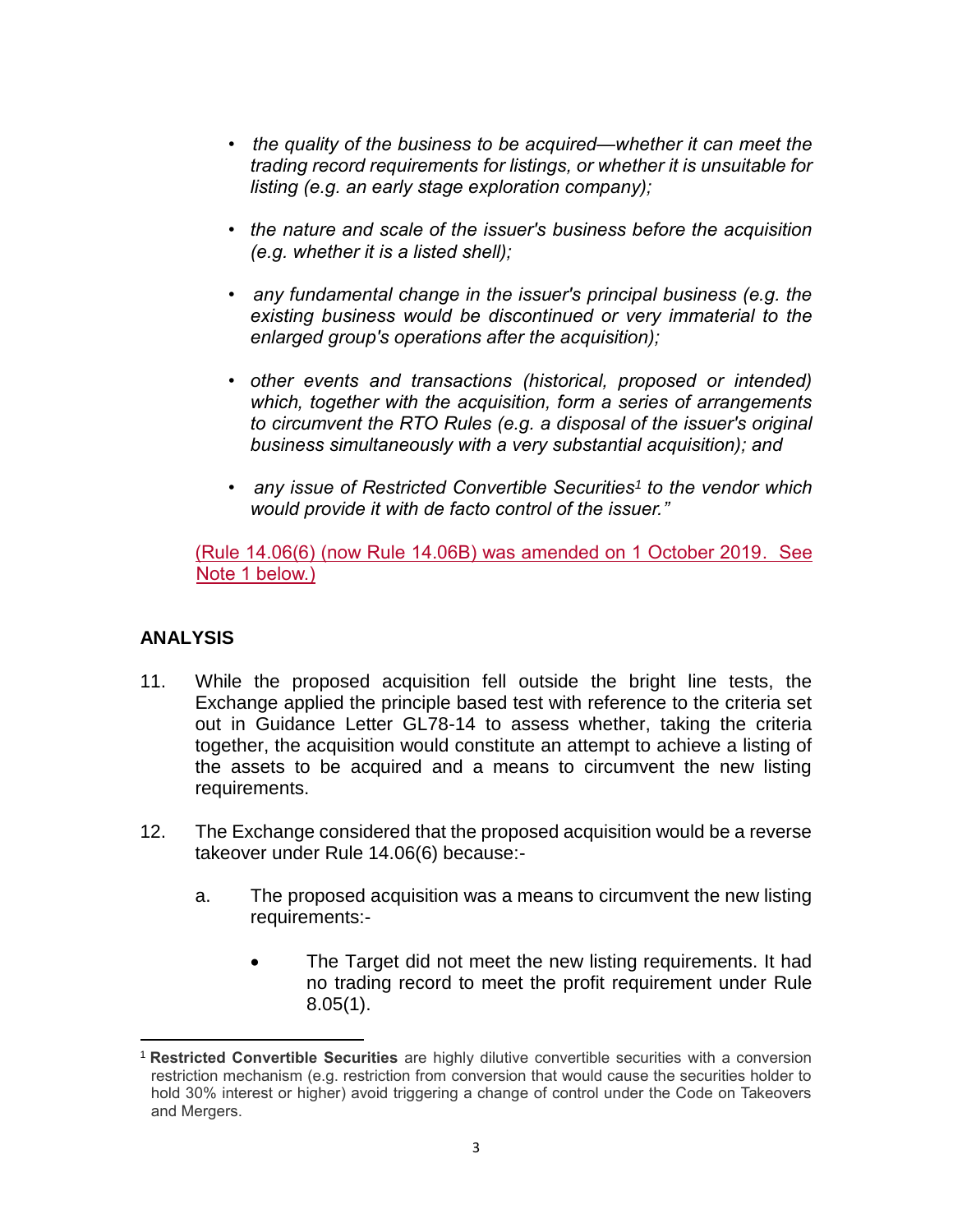- The Target would be unsuitable for listing under Rule 8.04. It would heavily rely on the PRC Company for both the production and sale of its products and would be unable to carry on its business independent from the PRC Company.
- b. The value of the Target Assets was significant to Company A, representing about 3 times of Company A's assets value. The Target's business in manufacturing and sale of beverage products was completely different from Company A's existing businesses. There would be a fundamental change in Company A's principal business following the completion.
- c. The proposed acquisition would be a means for Mr. B (who would become the single largest shareholder of Company A) to list the Target by injecting it into Company A.

#### *Revised proposal*

- 13. After the Exchange decided to treat the proposed acquisition as a reverse takeover, Company A submitted a revised proposal to acquire only a 30% interest in the Target. The consideration would be reduced accordingly and satisfied by the issue of the Consideration Shares and promissory notes to Mr. B. The asset ratio and the consideration ratio for the revised proposal would be about 80% and 90% respectively. Company A sought the Exchange's confirmation that the revised proposal would not constitute a reverse takeover.
- 14. The Exchange noted that the revised proposal was made for the purpose of downsizing the acquisition to slightly below 100% (i.e. the threshold for very substantial acquisitions). Notwithstanding the change, the Exchange considered that the revised proposal would be a reverse takeover under Rule 14.06(6) because:
	- a. As set out in the RTO guidance letter, the Exchange does not prescribe an absolute threshold in determining whether the size of a transaction is extreme. When assessing the impact of an acquisition on an issuer, the Exchange would take into account the nature and scale of the issuer's existing business after the acquisition, and whether the acquisition would result in a fundamental change in the issuer's business.
	- b. The revised proposal would still be a significant acquisition for Company A based on the asset and consideration ratios, and a means to circumvent the new listing requirements as the Target's business was completely different from Company A's existing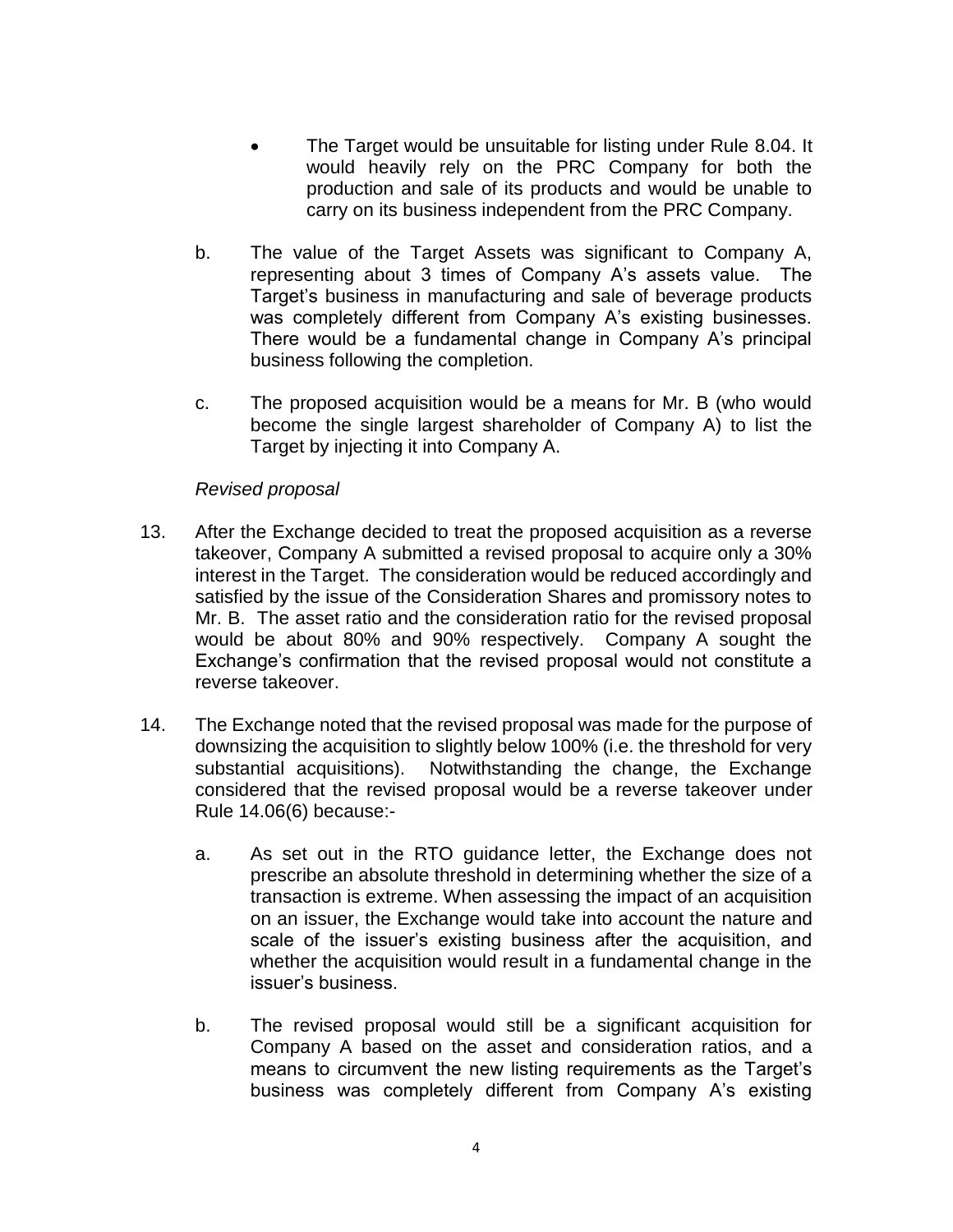business and was not suitable for listing. The revised proposal was still an extreme case based on a combination of these criteria.

## **CONCLUSION**

15. The proposed acquisition constituted a reverse takeover for Company A under Rule 14.06(6).

### *Notes*

- *1. The reverse takeover Rules were amended on 1 October 2019. Under the new Rule 14.06B (which incorporates former Rule 14.06(6) with certain modifications):*
	- *A "reverse takeover" is defined as an acquisition or series of acquisitions by a listed issuer which, in the opinion of the Exchange, constitutes, or is part of a transaction and/or arrangement or series of transactions and/or arrangements which constitutes, an attempt to achieve a listing of the acquisition targets and a means to circumvent the requirements for new applicants as set out in Chapter 8 of the Listing Rules.*
	- *Note 1 to Rule 14.06B sets out the factors that the Exchange will normally consider in assessing whether the acquisition or series of acquisitions is a reverse takeover, including:* 
		- *i) the size of the acquisition or series of acquisitions relative to the size of the issuer;*
		- *ii) a fundamental change in the issuer's principal business;*
		- *iii) the nature and scale of the issuer's business before the acquisition or series of acquisitions;*
		- *iv) the quality of the acquisition targets;*
		- *v) a change in control (as defined in the Takeovers Code) or de facto*  control of the listed issuer (other than at the level of the *subsidiaries); and/or*
		- *vi) other transactions or arrangements which, together with the acquisition or series of acquisitions, form a series of transactions or arrangements to list the acquisition targets.*
	- *Note 2 to Rule 14.06B contains two specific forms of reverse takeovers involving a change in control (as defined in the Takeovers Code) of the listed issuer (other than at the level of the subsidiaries) and an acquisition or a series of acquisitions of assets from the new controlling shareholder and/or its associates at the time of, or within 36 months from, the change in control.*